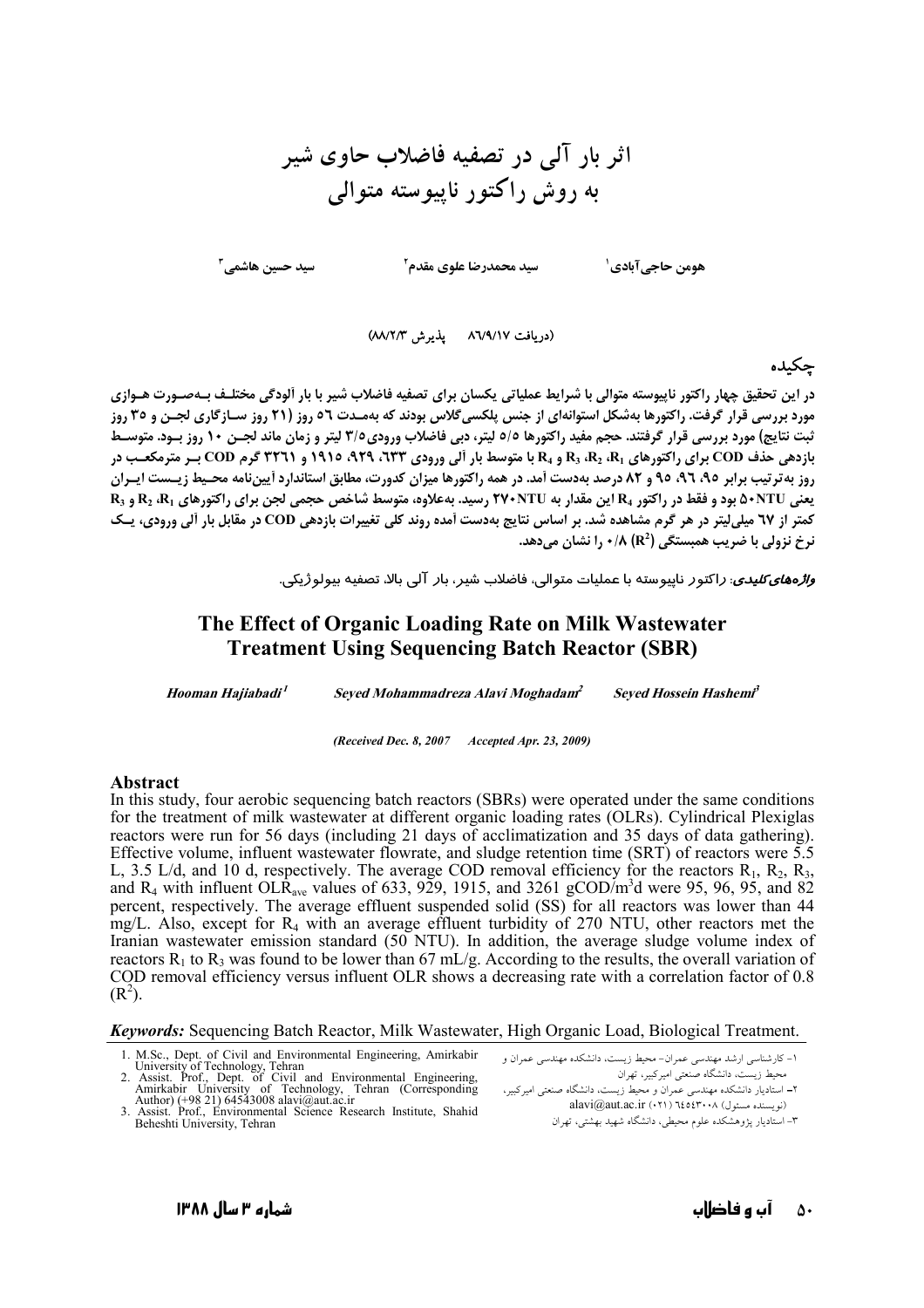۱- مقدمه

صنایع تولید شیر پاستوریزه و سایر فراوردههای لبنمی در سالهای اخیر در ایران بسیار توسعه یافتهاند، بهطوری کـه هـم اکنـون تعـداد ۲۲۳ واحـد توليـد شـير بـا توليـدي بـالغ بـر ۲،۶۴۶،۰۰۰ تـن شـير پاستوریزه در سـال در کـشور مـشغول به فعالیـت مـیباشـند [۱]. فاضلاب اين صنايع بهدليل تنـوع محـصولاتي نظيـر شـير. ماسـت. دوغ. ينير. خامه و فَصلي بودن فعاليت آنها. علاوه بـر نوسـان شــديد بـار آلـودگي، حـاوي انـواع مختلفـي از آلاينـدهـاي آلـي (كربنـه، نیتروژنه و فسفره) میباشد [۲ و ۳]. یکی از مشخصههای فاضلاب صنایع شیر، بار آلی بالایی است که میزان آن بین ۵۰۰ تا ۱۰،۰۰۰ گرم COD بر مترمکعب در روز متغیـر اسـت F .۳] و ۵]. در حـال حاضر برای تصفیه فاضلاب صنایع شیر از روشـهای مختلفـی نظیـر سيستم لجن فعال، فيلتر چكنىده، ديىسك هـاي بيولـوژيكي چرخـان، لاگون هوادهي و هضم بيهوازي استفاده ميشود [۶].

يكي از روشهاي توسعه يافته لجن فعال، سيستم راكتور ناييوسته با عملیـات متـوالي <sup>\</sup> اسـت. از مهـمتـرين ويژگـيمـاي ايـن سيـستم مي توان به هزينـه انـدک سـاخت، انعطـاف پــذيري بـالا در عمليـات تصفیه و نیاز به فضای کم و محدود اشاره کرد [۷]. در مقابل، تولیـد لجن اضافه زياد و بالا بودن نسبي شاخص حجمـي لجـن<sup>٢</sup> از معايـب این سیستم به شمار میروند [۸ و ۹].

تاکنون مطالعات بسیاری در زمینه تصفیه فاضلاب صنایع شـیر به روش SBR انجـام شـده اسـت [۴. ۵. ۱۰ و ۱۱]. بـا ايـن وجـود، تحقیقات اندکی در زمینه اثر بار آلی ورودی، بر تـصفیهپـذیری ایـن نوع فاضلاب صورت گرفته است. بنـابراين، هـدف از انجـام ايـن تحقيـق، مقايـسه تـصفيهپـذيري فاضـلاب صـنايع شـير بـا بارهـاي آلودگی <sup>۳</sup> مختلـف بـا اسـتفاده از سیـستم SBR هـوازی بـود. در ایـن راستا، رفتـار ايـن سيـستم از نظـر بـازدهي حـذف COD، تغييـرات غلظت لجن داخل راكتور أ ، شاخص حجمـي لجـن و كيفيـت پـساب خروجي به لحاظ مواد معلق<sup>0</sup>و كـدورت خروجـي آن مـورد بررسـي قرار گرفت.

۲- مواد و روشها ٢-١- راكتور ناييوسته با عمليات متوالى در ايـن تحقيـق، چهـار راكتـور اسـتوانهاي شـكل از جـنس پلكـسي گلاس ٌ به قطر داخلی ۱۴ سانتیمتر، ضخامت ۵ میلـیمتـرو ارتفـاع

Sequencing Batch Reactor (SBR)

Sludge Volume Index (SVI)

Mixed Liquor Suspended Solid (MLSS) Total Suspended Solid (TSS)

۴۶ سـانتي متـر مـورد اسـتفاده قـرار گرفـت (شـكل ۱). حجـم مفيـد راکتورها ۵/۵ لیتر و دبی فاضلاب ورودی به راکتـور ۳/۵ لیتـر در روز بود. براي هوادهي در هر يک از راکتورهـا از يـک پمـپ هـواي آکواریوم و یک سنگ هـوای حلقـوی شـکل اسـتفاده شـد. سـیکل عملیاتی راکتورها بهصورت ٢۴ ساعته، شامل ٢ دقیقه برای پرکردن (فياز يركردن)، ٢٢/٥ سياعت هيوادهي (فياز واكنش)، ١ سياعت تهنشینی (فاز تهنشینی)، ۲ دقیقه برای تخلیـه (فـاز تخلیـه) و حـدود ٢۵ دقيقه بهعنوان مرحله سكون (فاز سكون) تنظيم گرديـد. رفتـار راکتورها بهمدت ۵۶ روز (شامل ۲۱ روز برای سازگاری لجن و ۳۵ روز براي عمليات و ثبت اطلاعـات) تحـت بارهـاي آلـي مختلـف مورد بررسی قرار گرفت. شرایط عملیاتی راکتورهـا از نظـر غلظـت اکسیژن محلول <sup>۷</sup> . دما، زمانهای سیکل تـصفیه، زمـان مانـد لجـن و زمان ماند هیدرولیکی کاملاً یکسان بوده و فقط بار آلـی ورودی (بـا تنظيم غلظت COD ورودي) متغير بود.



شکل ۱- نمایی از راکتورهای SBR استفاده شده در این تحقیق

۲-۲- مواد شیمیایی و دستگاههای آزمایشگاهی

مواد مورد استفاده در این تحقیق، برای تهیه محلولهـای انـدازهگیـری ..<br>COD، تنظيم نسبت COD/N/P بهينـه معـادل ٠٠٠/٥/١٠، سـاخت فاضلاب شیر و شارژ دستگاه pH متر در جدول ۱ ارائه شـده است. همچنین، برخی دستگاههای استفاده شـده در ایـن آزمـایش هـا بـرای انداز.<br>انداز.گیری TSS ،COD،کدورت. MLSS و تغییرات غلظت بخش آلی لحن داخل راکتور ^در حدول ۲ آورده شده است.

2-3- فاضلاب شير فاضلاب مورد استفاده در اين تحقيق بهصورت مصنوعي وبا استفاده از شیرخشک شیرینی پـزی سـاخته شـد و بـرای تنظیـــم نسبت COD/N/P بهينــــه معــادل ١٠٠/٥/١، از اوره با فرمـول

Organic Loading Rate (OLR)

 $<sup>6</sup>$  Plexiglas</sup>

 $7$  Dissolved Oxygen (DO)

<sup>&</sup>lt;sup>8</sup> Mixed Liquor Volatile Suspended Solid (MLVSS)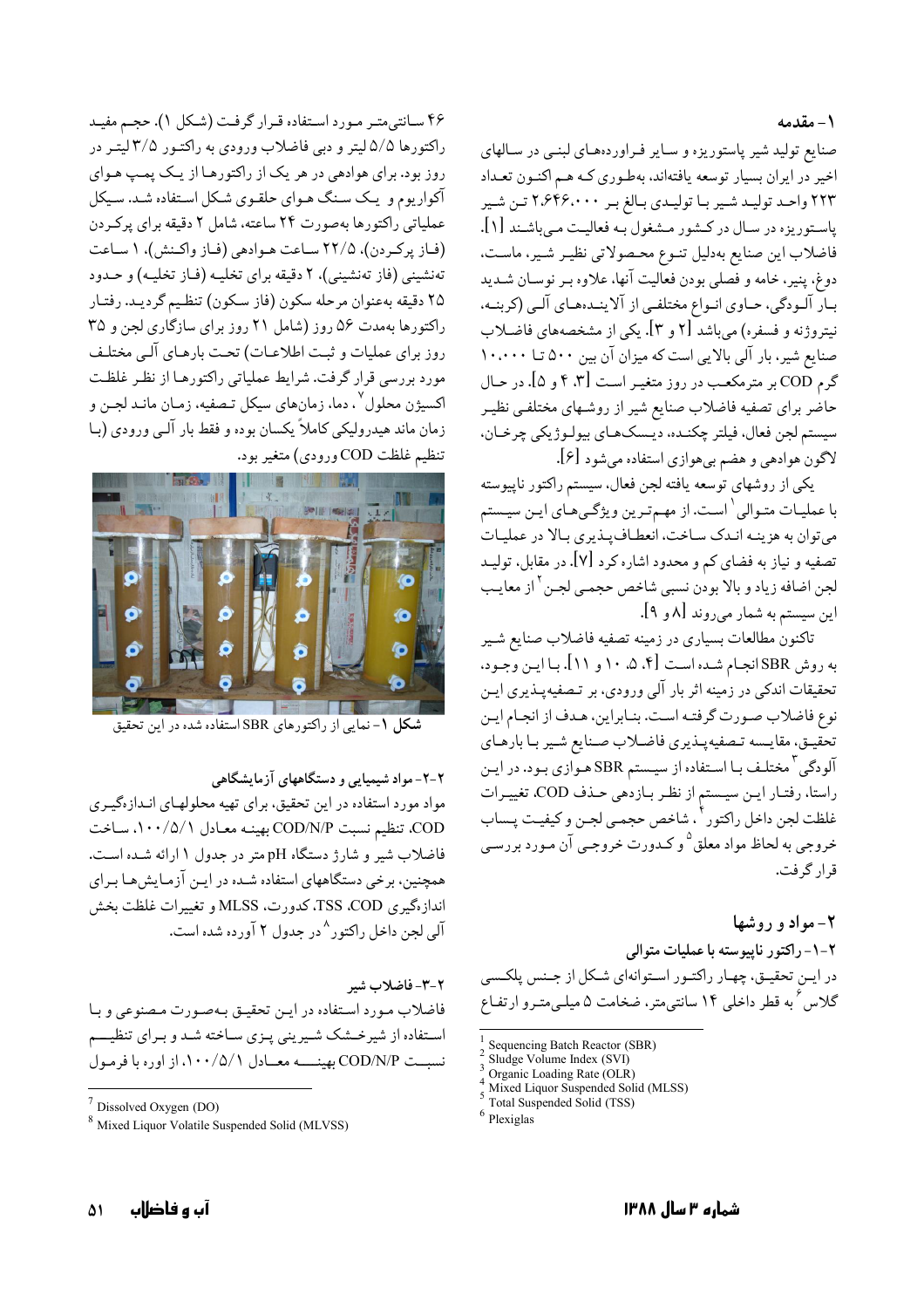| مورد استفاده                             | فرمول شيميايي                     | ماده                    |
|------------------------------------------|-----------------------------------|-------------------------|
| تهیه محلولهای اسیدی و هاضم در آزمایش COD | $H_2SO_4$                         | اسيد سولفوريك           |
| تهیه محلول اسیدی در آزمایش COD           | HgSO <sub>4</sub>                 | سولفات جيوه             |
| تهیه محلول هاضم در آزمایش COD            | $Ag_2SO_4$                        | سولفات نقره             |
| تهیه محلول هاضم در آزمایش COD            | $K_2Cr_2O_7$                      | دي كرمات پتاسيم         |
| تنظيم ميزان نيتروژن فاضلاب               | CO(NH <sub>2</sub> ) <sub>2</sub> | اوره                    |
| تنظيم ميزان فسفر فاضلاب                  | $K_2HPO_4$                        | هيدروژن فسفات پتاسيم    |
| تنظيم ميزان فسفر فاضلاب                  | $KH_2PO_4$                        | دي هيدروژن فسفات پتاسيم |
| تهيه فاضلاب شير                          |                                   | شیر خشک شیرینی پزی      |
| شارژ دستگاه pH متر                       | <b>KCl</b>                        | كلريد پتاسيم            |

جدول ١- مواد شيميايي بهكار رفته در اين تحقيق

جدول ٢- دستگاههای استفاده شده در این تحقیق

| دستگاههای اندازه گیری                                                                | يارامتر      |  |
|--------------------------------------------------------------------------------------|--------------|--|
| اسيكتروفتومتر، مدل DR/4000 محصول شركت HACH- آون COD                                  | <b>COD</b>   |  |
| كدورت سنج <sup>٢</sup> مدل ٢١٠٠N، محصول شركت HACH                                    | کدو, ت       |  |
| فيلتر مدل Schuell Rundfilter 589/3، آون مدل Memmert ترازو مدل KERN 770               | <b>TSS</b>   |  |
| فيلتر مدل Schuell Rundfilter 589/1 ، آون مدل Memmert . ترازو مدل KERN 770            | <b>MLSS</b>  |  |
| فيلتر مدل Schuell Rundfilter 589/1، آون مدل Memmert.ترازو مدل ، KERN 770 -كوره ايران | <b>MLVSS</b> |  |
| خو دساز                                                                              |              |  |
| 340i/Oxi متر ساخت كارخانه WTW آلمان مدل 340i/Oxi                                     | اكسىژن محلول |  |
| pH متر ساخت كارخانه WTW آلمان مدل 340i/SET                                           | pH           |  |

جدول ٣- ترکيب مواد مغذي ورودي به راکتورها

| محلول<br>$KH_2PO_4$<br>(mg/L) | محلو ل<br>$K_2HPO_4$<br>(mg/L) | محلول اوره<br>(mg/L) | بار الی ورودی<br>$(g\text{COD/m}^3\text{d})$ | COD ورودی<br>(mg/L)                    | راکتور        |
|-------------------------------|--------------------------------|----------------------|----------------------------------------------|----------------------------------------|---------------|
| ۲۶                            | ۲۹                             | ۱۱۰                  | $555 + 50$                                   | 994 $\pm$ 32                           | $R_{\lambda}$ |
| ۳۹                            | ۴۳                             | ۱۶۵                  | $919 \pm 19$                                 | ۱۴۵۹±۳۰                                | R۰            |
| ٧Y                            | ٨۶                             | ۳۳.                  | ۱۹۱۵±۹۱                                      | $\mathbf{r}\cdot\mathbf{q}+\mathbf{r}$ | $R_{\tau}$    |
| ۱۵۴                           | ۱۷۲                            | ۶۶.                  | $rr51\pm\Delta VT$                           | $\Delta$ . $54+ \Delta V$ 9            | R۴            |

شمیمیایی  $\rm CO(NH_2)_2$ به عنموان منبع نیتمروژن و  $\rm K_2HPO_4$ و به عنوان منبع فـسفر اسـتفاده گرديـد [١٢]. تركيـب مـواد KH2PO4 مغذی ورودی به راکتورها در جدول ۳ ارائه شده است.

۲-۴-لجن و سازگاری با فاضلاب

لجن اوليه براي شروع فرايند تصفيه، از تصفيهخانه فاضلاب شـهري زرگنده (واقع در شهر تهران) تهیه شد. این لجن در ابتدا بهمـدت ۲۱ روز برای سازگاری با فاضلاب و رسیدن بـه بـار آلـی مـورد نظـر، بهصورت هوازي مورد استفاده قرار گرفت. راكتورها در دو روز اول با COD ورودي ۵۰۰ ميليگرم در ليتر تغذيه شدند و سيس تا زمان رسیدن هر کدام به بار آلبی مورد نظر، COD ورودی به راکتورها هـر دو روز یکبار به میزان ۵۰۰ میلیگرم در لیتر افزایش یافت. پس

از آن برای ثبت دادها، عملیات تصفیه به مدت ٣٥ روز ادامه پیدا که د.

۲-۵- روش آزمایش تمامی آزمایشهای این تحقیق مطابق روشهای استاندارد بهشرح زيـر انجـام شـد: COD محلـول از روش رفلكـس بـسته از نـوع رنگسنجي کد MLSS ، S220D و MLVSS از روش تعيين مقدار مواد جامد کل، ثابت و فرار در نمونههای جامد و نیمه جامد کد .<br>2540C ' همچنــــين مقــــدار مــــواد جامــــد معلــــق روش

 $1$  5220D, Closed Reflux, Colorimetric Method

<sup>&</sup>lt;sup>2</sup> 2540 G Total, Fixed and Volatile Solids in Solid and Semsolid Samples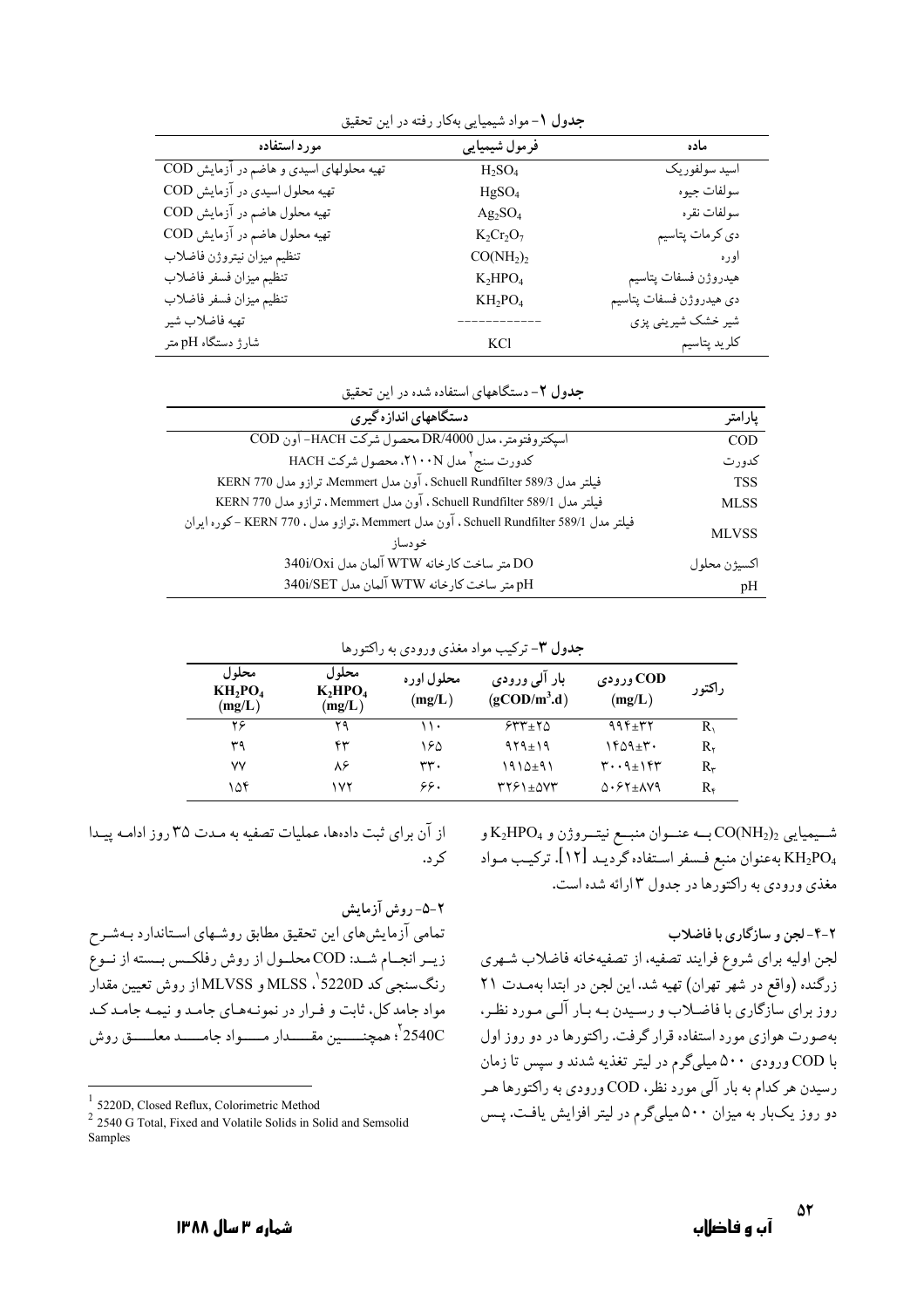|                                                                 |              | <b>COD</b>              |                         | زمان ماند          |                                               |             |
|-----------------------------------------------------------------|--------------|-------------------------|-------------------------|--------------------|-----------------------------------------------|-------------|
| كدورت<br><b>TSS</b><br>خروجي<br>(mg/L)<br>(NTU)                 | خروجى        | غلظت<br>خروجي<br>(mg/L) | بازدهى<br>حذف<br>(درصد) | هيدروليكي<br>(روز) | بار آلی ورودی<br>$(g\text{COD/m}^3 \text{d})$ | راكتور      |
| $f_{\pm}$                                                       | ۱۸±۵۲        | $89 + 10$               | $90+7$                  | 1/47               | $555 + 50$                                    | $R_1$       |
| $Y_{\pm}Y$                                                      | ۱۷±۵۴        | $\Delta Y \pm Y$        | $95+1$                  | $\frac{1}{2}$      | $919 \pm 19$                                  | $R_{\nu}$   |
| $Y$ $2 + Y$ 9                                                   | <b>۲۵±۴۹</b> | ۱۴۳±۸۶                  | $90+1$                  | $\frac{1}{2}$      | ۱۹۱۵±۹۱                                       | $R_{\tau}$  |
| $\mathsf{Y} \mathsf{V} \cdot \pm \mathsf{Y} \Lambda \mathsf{V}$ | 44+49        | $9V\Delta \pm 9V\%$     | $\lambda Y_{\pm}$       | 1/47               | $rr51\pm\Delta VT$                            | $R_{\rm f}$ |

جدول ۴-کیفیت خروجی و بازدهی حذف در سیستم SBR هوازی تحت بارهای آلی مختلف

\*بروز حجیم شدن لجن و کف شدید در راکتور R، بر خصوصیات لجن، عمر لجن و زمان ماند هیدرولیکی تاثیر گذاشت (اعداد مربوط به این راکتور برای ۲۶ روز محاسبه شده است).

تعیین مقدار کل مواد جامـد معلـق کـد 2540D <sup>٬</sup> ، کـدورت از روش نفلومتري كد2130B <sup>٢</sup>. اكـسيژن محلـول از روش الكتروغـشايي كـد  $^{\dagger}$ 4500-0  $^{\dagger}$ و بالاخره pH از روش الكترومتـري كـد 4500H+B  $^{\dagger}$ [۱۳]. نمونههای برداشتی از راکتور برای انجام آزمایش های مربوط يه لجن يعني MLVSS .MLSS و SVI ، در حالت اختلاط كاميل و از پبایین تیرین شیر برداشته شید، در حیالی که بیهمنظیور انجیام آزمیایش هیای مرسوط سه پیساب خروجیے، بعنبے، TSS ،COD و کدورت، نمونهبر داری پس از تهنشینی راکتورها و از بـالاترین شـیر انجام شد.

٣-نتايج

بر اساس نتایج بهدست آمده. راکتورهـای R2 ،R<sub>1</sub> و R<sub>3</sub>. چـه از نظـر كيفيت يساب خروجي و چه به لحاظ خصوصيات لجن داخل راكتـور در انتهای دوره (سیکل ۳۵) بـه حالـت پایـدار رسـیدند، درحـالیکـه راکتور R4 با متوسط بار آلي برابر ۳۲۶۱ g COD/m<sup>3</sup>d همواره غيـر متعادل بوده بهگونهای که نوسان قابل ملاحظهای در COD، کدورت و مواد معلق پساب خروجی آن مشاهده شد. از طرف دیگر، راکتـور و از روز پانزدهم سازگاری تا آخرین روز عملیـات خـود (سـيكل R4 ۲۶) با مشکل حجیم شـدن لجـن یـا بالکینـگ<sup>۵</sup> مواجـه بـود. شـرایط عملياتي اين راكتور با بروز حجيم شدن لجن و كف شديد در بيـست و ششمین روز عملیات بهطور کامل تغییر یافت، بهطوریکه خـروج يساب از آن امكان يذير نبود.

۳-۱-بازدهی سیستم مقادیر میانگین بازدهی راکتورهـا و پارامترهـای مربـوط بـه کیفیـت خروجي (شامل TSS و كـدورت خروجـي) در طـي ۳۵ روز بـهجـز د اکتور R<sub>4</sub> در حدول ۴ نشان داده شده است.

- 4500-O G. Membrane Electrode Method
- 4500 H+B. Electrometric Method

بنابر نتايج بهدست آمده، راكتورهاي R4 و R2 به ترتيب بـا ٨٢ و ٩۶ درصد، كمترين و بيشترين مقدار متوسط بازدهي حذف COD را دارا بودنـد. همچنــين بيــشترين و كمتـرين نوسـان كيفيـت يــساب

٣-١-١-مازدهي حذف COD

خروجي، بهترتيب در راكتـور R<sub>4</sub> (بـا انحـراف معيـار ١٠ درصـد در حذف COD) و راكتور R2 (با انحراف معيار ١ درصد) مشاهده شـد. در تحقیق انجام شده توسط سیریانونتاپیبون و همکـاران ٔ در تـصفیه فاضلاب شیر، بازدهی حذف COD چهار سیستم هـوازي SBR بـا بار آلمی ورودی ۵۰۰، ۶۸۰، ۱۰۰۰ و ۱۳۴۰گـرم BOD در متـر مکعب در روز بهترتیب برابر ۹۸، ۹۷، ۹۳ و ۸۷ درصد گزارش شده است [۵]. در هر دو تحقیق، بازدهی حذف COD با افزایش بار آلبی ورودي كاهش يافته است. در مجموع بر اساس مشاهدات ٣۵ روزه. بازدهی حـذف COD در راکتورهـای R2 ، R<sub>1</sub> و R3 تثبیـت شـد، در حالیکه در راکتور R<sub>4</sub> نوسان زیادی داشت که در شکل ۲ نـشان داده شده است.



در این یژوهش علاوه بر COD ورودی و خروجی، تغییرات COD در فاز هوادهی نیز مورد بررسی قرار گرفت که نتـایج مربـوط بـه آن در شکل ۳ ارائـه شده اسـت. لازم به ذکر است که دادههای یاد شده

<sup>254</sup>D Total Suspended Solids Dried at 103~105°C

<sup>2130</sup>B. Nephlometric Method

Bulking

 $6$  Sirianuntapiboon et al.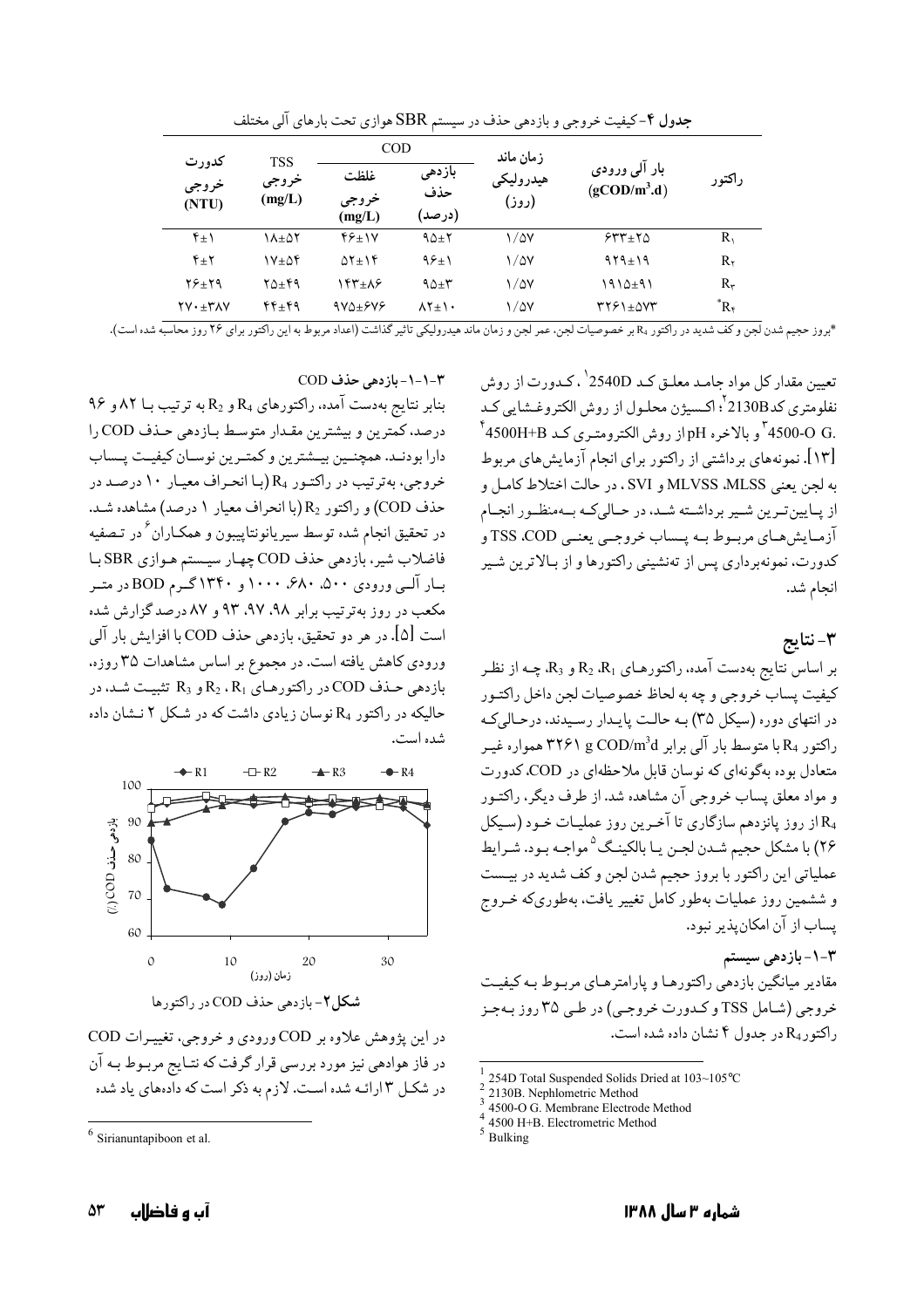

مربوط به روز سي و پـنجم (سـيكل ٣٥) مـيباشـد. بـر ايـن اسـاس، راکتورهای R2 ، R1 و R3 به ترتیب در ۲/۵،۴/۵ و ۶/۵ ساعت بعد از شروع سیکل تصفیه به بیـشینه بـازدهی رسـیدند و پـس از آن غلظت COD داخل راكتـور ثابت مانـد. نتـايج تحقيـق انجـام شـده توسط علوی مقدم و همکاران نیز نشان می دهد کـه راکتورهـا در ۴ ساعت اول به حـداکثر بـازدهى خـود رسـيدهانـد و يـس از آن ادامـه هوادهی تأثیری در افزایش بازدهی نداشته و تنها صرف هضم غـذای ميكروارگانيسمها شده است [١١].



آيين نامه محيط زيست ايـران يعنـي A•NTU تجـاوز نكـرد [۱۴]. شبکل ۴ مقیدار کیدورت خروجیے از راکتورهبا را در دورہ ۳۵ روزہ نشان می،دهد. در این شکل، راکتـور R<sub>4</sub> بـه دلیـل بـالا بـودن مقـادیر کدورت خروجی در طی ۲۶ روز عملیات منظور نشده است.

#### ۳-۲- ویژگی های لجن

ویژگیهای لجن بیولوژیکی در راکتورهای هوازی تحت بارهای آلی مختلف در حدول ۵ بهصورت خلاصه ارائیه شیده است. کلبه این دادهها بر اسـاس ميـانگين زمـان عملكـرد آنهـا يعنـي ٣۵ روز بـراي داکتورهای  $R_1$ تا  $R_3$ و ۲۶ روز برای راکتور  $R_4$ است.

#### ٣-٢-١- غلظت لجن (MLSS)

با توجه به جدول ۵، متوسط مقدار MLSS در راکتورهـا تـا بـا, آلــ 4.h ^ 4 (19 0 14 میلم در لیتیر افزایش) در است افزایش یافت. همچنین بر اساس مشاهدات ۳۵ روزه، غلظت لجـن در راکتورهای R1 تا R3 در انتهای دوره به حالت پایـدار رسـید ولـی در راکتور ،R در دوره ۲۶ روزه، تحت تأثیر بالکینـگ و کـف تولیـدی. هيچگاه به حالت ثبات دست نيافت (شكل ۵).

| $*_{\mathbf{R}_4}$                   | $\mathbf{R}_{3}$                                             | $\mathbf{R}_{2}$                               | $\mathbf{R}_1$                                | راکتور                                             |
|--------------------------------------|--------------------------------------------------------------|------------------------------------------------|-----------------------------------------------|----------------------------------------------------|
| 3761±07                              | ۱۹۱۵±۹۱                                                      | $914 \pm 19$                                   | $555 + 50$                                    | بار آل <sub>ی</sub> ورودی (gCOD/m <sup>3</sup> .d) |
| ۱۹۷۵±۷۸۱                             | $\uparrow \wedge \cdot \wedge \pm \wedge \cdot \cdot \wedge$ | $10\lambda \cdot \pm 199$                      | 99.109                                        | $MLSS$ (mg/L)                                      |
| $\lambda^* \pm \Delta$               | $\lambda \xi_{\pm} \xi$                                      | $\lambda \xi_{\pm} \xi$                        | $\lambda$ $\lambda$ $\pm$ $\lambda$ $\lambda$ | <b>MLVSS/MLSS</b>                                  |
| $1/9V_{\pm}$ $\cdot$ / $V_{\Lambda}$ | $\frac{1}{2}$                                                | 1/0A± · / 2Y                                   | $\cdot$ /99± $\cdot$ /16                      | لجن اضافه (g/d)                                    |
| $\frac{1}{2}$                        | $\cdot/\lambda f_{\pm} \cdot/\Delta f$                       | $\cdot$ / $\cdot$ / $\pm$ $\cdot$ / $\uparrow$ | $\cdot$ /99 $\pm$ $\cdot$ /1Y                 | $F/M$ (1/d)                                        |
| $1/57\pm$ $\cdot$ / $\Lambda$ Y      | $\cdot/\Lambda\cdot\pm\cdot/\Delta$ ۳                        | $\cdot$ /09± $\cdot$ /17                       | $\cdot$ / $54 + \cdot$ /1 $5$                 | U(1/d)                                             |
| ١.                                   | ١.                                                           | ١٠                                             | ١.                                            | $SRT$ (d)                                          |
| $491 \pm 177$                        | $5V \pm VV$                                                  | $55 + 55$                                      | $\Delta V \pm Y \Delta$                       | $SVI$ (mL/g)                                       |

حدول ۵- و پژگ,های لحن سولوژیکی در راکتور هوازی تحت بار آلی متفاوت

\*بروز حجیم شدن لجن و کف شدید در راکتور R4 بر خصوصیات لجن، عمر لجن و زمان ماند هیدرولیکی تاثیر گذاشت. (اعداد مربوط به این راکتور برای ٢۶ روز محاسبه شده است)

> آں و فاضلاں ۵۴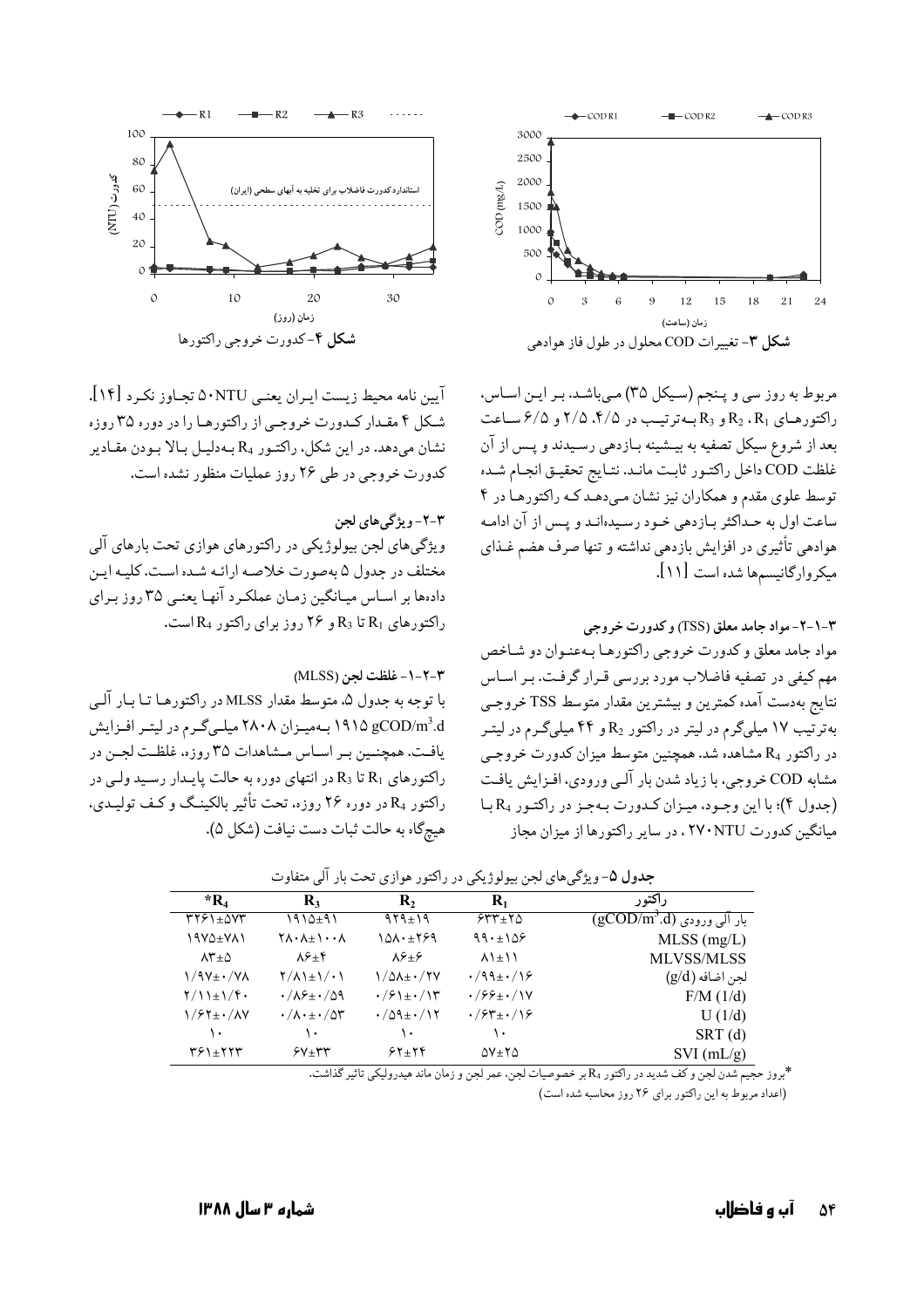

شكل ۵- تغييرات غلظت لجن در راكتورها (براي راكتور په٢۶ كاروز)

۲-۲-۲- یارامتر های F/M و U بنابر نتايج بـهدست آمـده، كمتـرين و بيـشترين مقـدار F/M يعنـي نسبت مادّه غذایبی به جرم میکروارگانیسمهـا<sup>\</sup> و U یعنــی نــرخ ویــژه مـصرف غــذا <sup>۲</sup>بــهترتيــب در راكتورهــاي R<sub>2</sub> و R<sub>4</sub> مــشاهده شــد (جدول۵). در تحقیقی مشابه، سـیریانونتاییبون و همکـاران، مقـادیر F/M و U را برای چهار راکتور با حجم مفید ۲۰ لیتر و بارهای ورودی ۵۰۰، ۶۸۰، ۱۰۰۰ و ۱۳۴۰ گرم BOD در متـر مکعـب در روز به ترتیب برابر ۰/۶۷،۰/۳۴،۰/۲۶، ۰/۶۷، بر روز و ۰/۲۵، ۰/۴۷ .۰/۳۳ و ۰/۵۸ بر روز بهدست آوردند. در آن تحقیق سعی شده بود تا مقدار MLSS در تمامي راكتورها در حدود ۳۵۰۰ میلیگرم در لیتر ثابت نگاه داشته شود. با این وجود در هر دو تحقیـق با افزايش بار آلي، مقادير E/M ، U افزايش يافته است [۵].

٣-٢-٣- شاخص حجمي لجن (SVI)

بهطور معمول ميرز شيرايط قابيل قبيول و نيامطلوب بيه لحياظ تەنشين يذيري براي شاخص حجمي لجن به انـدازه ١٠٠ ميلـيگـرم در ليتر تعريف ميشود [٨]. نتايج بهدست آمده از اين تحقيق نـشان میدهد که میانگین مقـدار SVI در راکتورهـای R1 تـا R3 کمتـر از ۶۷ میلی لیتر بر گرم بود که این امر بیـانگر تـهنـشینی مطلـوب لجـن موجود در اين راكتورها را نشان مى دهـد. تنهـا در راكتـور R4 بـا میانگین SVI برابر ۳۶۱ میلی لیتـر بـر گـرم بـهطـور نـسبی مـشکل بالکینگ وجود داشت. از سوی دیگر بهدلیل بالکینگ و کـف شـدید. از روز بیست و ششم تا پایـان دوره یعنــی روز ســی و پـنجم امکــان نمونهگیری از این راکتور فراهم نبود و عملیات در راکتور R4کاملا مختل شد. در این تحقیق، مقدار شاخص حجمی لجن با افـزایش بـار آلبي ورودي، افزايش يافت كه مــشابه نتيجــه بــه دســت آمــده توسـط سيريانونتاييبون و همكاران بود [۵].

۳-۳-ارزیابی روند تغییرات بازدهی COD با بار آلی ورودی در شكل ۶، رونـد تغييـرات بـازدهي حـذف COD بـا متوسـط بـار آلودگی نشان داده شده است. همانطور که در شکل مشخص است، بازدهي حذف COD در فاضلاب صنايع شير با افزايش بـار آلـي از ۶۳۳ تا ۹۲۹ گرم COD در متر مکعب در روز افزایش مییابد و سیس تا بار آلی ۱۹۱۵ گـرم COD در مترمکعب در روز بـا شـیب کمي کاهش مي يابد و پـس از آن، شـيب ايـن نـرخ نزولـي شـديدتر می شود. با این وجود بر اساس مطالعات آماری، روند کلبی تغییـرات بازدهی COD با افزایش بار آلبی ورودی، یک سیر نزولی با ضریب همبستگی ۰/۸۰ را نـشان مـىدهـد. بنـابر نتـايج حاصـل از تحقيـق مشابه توسط سيريانونتاييبون و همكـاران، ضـريب همبـستگي ايـن نر خ کاهشی ۹۵ درصد می باشد [۵].



**شکل ۶- تغیی**رات بازدهی حذف COD نسبت به بار آلمی ورودی

۴- نتىجەگىر ي

چهار راكتور ناييوسته با عمليات متوالي تحت شرايط يكسان از نظر زمان ماند لجـن، زمـان مانـد هيـدروليكي و شـرايط عمليـاتي واحـد بهمدت ٣۵ روز برای تصفیه فاضلاب شیر با بار آلی متفـاوت مـورد مطالعه قرار گرفتند. مهمترین نتایج حاصـل از ایـن تحقیـق بـهطـور خلاصه عبارتاند از:

۱- بهکارگیری راکتور ناپیوسته با عملیات متـوالی (هـوازی)، روش مناسبی برای تصفیه فاضلاب صنایع شیر با بار آلبی کمتر از OD/m3.d است زيرا در اين روش بازده حذف COD بیش از ۹۵ درصد بود. میزان مواد جامد معلـق و كـدورت خروجـي مطابق با استاندارد ایران در حد مجاز بهدست آمد و نوسـان بـازدهی حذف COD با انحراف معيار برابر ٣ درصد، قابل قبول بود. g COD/m3.d بهترين بازدهي در راكتور  $R_2$ با بار آلبي ورودي  $-7$ ۹۲۹ مشاهده شد. این راکتور در مقایسه با سایر راکتورهـا بیـشترین بازدهي حذف COD يعني ٩۶درصد و كمتـرين مقـدار مـواد معلـق یعنی ۱۷میلی گرم در لیتر را نشان داد.

<sup>&</sup>lt;sup>1</sup> Food to Microorganism Ratio

 $2$  Specific Substrate Utilization Rate